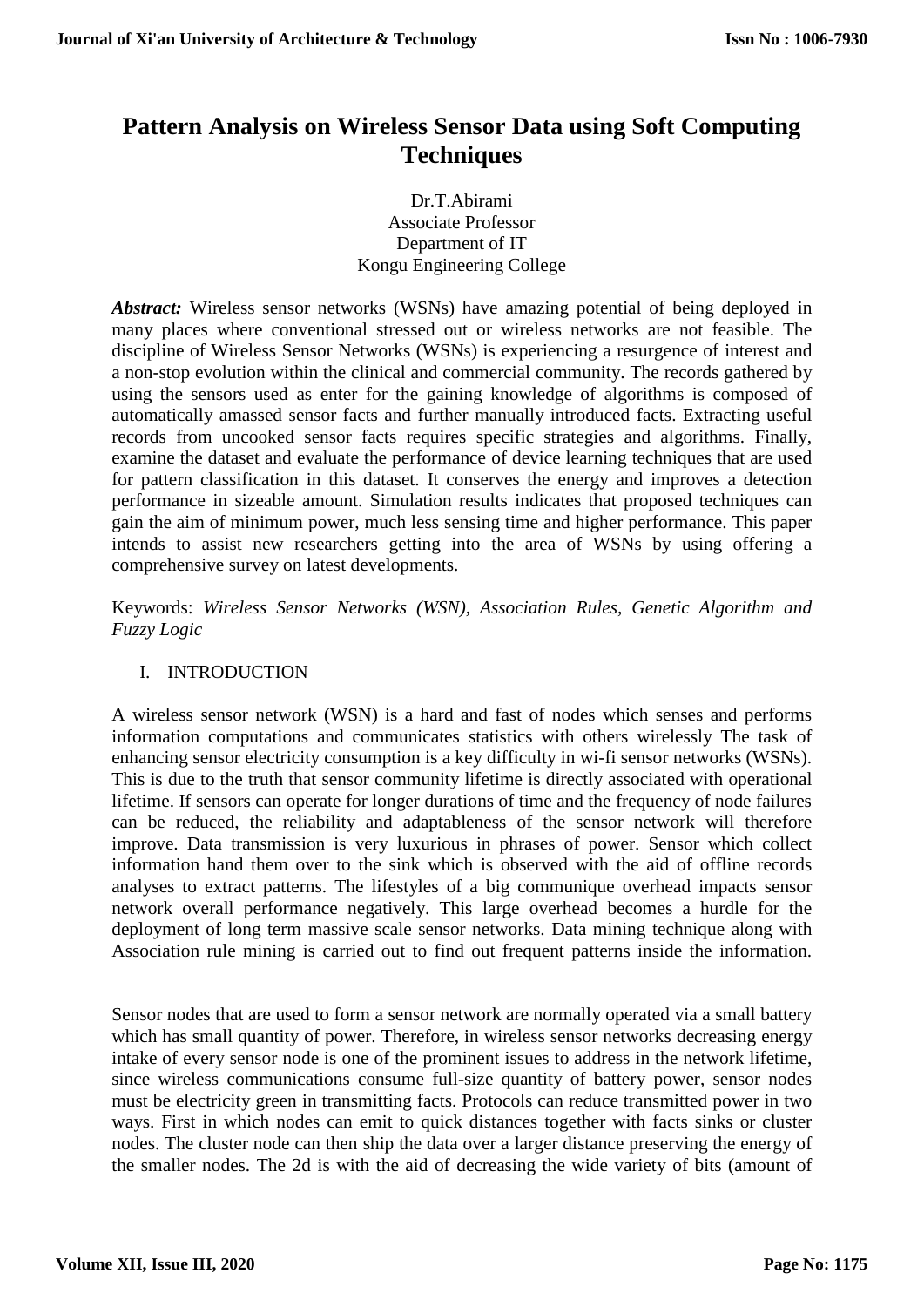facts) despatched across the wi-fi community. In this work, the quantity of statistics despatched to sink is decreased the use of affiliation rule mining and to further reduce the energy consumption of the community, most appropriate routes are selected to transmit statistics to the sink primarily based on strength intake. In this paper, it's far proposed to mine WSN facts the use of affiliation rule to extract patterns. Genetic set of rules and Fuzzy logic is used with affiliation rule for effective extraction of rules from quantitative facts.

### II. RELATED WORKS

## **A) Association Rule Mining**

Association rule is one of the prime strategies of records mining. Frequent patterns, correlations, institutions or informal structures are detected through affiliation rule among sets of items or gadgets in transactional databases and different storehouses of information. There is a theatrical increase in extent due to the data generated in every day activities. So, via mining affiliation rules, there is an full-size volume of statistics within the database which pastimes many industries which help in many techniques of decision making. Relations are diagnosed between items through the techniques which discover association rules from records thru which some type of human behavior is shown, for instance, reading the buying conduct or the pattern via the gadgets are brought together by using the user. So, a particular neighborhood sample is decided via the association policies that may be without problems interpreted and communicated [1]. Knowledge discovery is the fruit of association rule mining from agricultural databases, which includes information approximately the details concerning soil, cultivation and geographical conditions. Decisions related to selection of crops, resources, proper surroundings and so forth are obtained by using rule mining [2]. Support and self assurance are two primary basic measures of association. Suppose, there are two objects, then the definition of help is the ratio of occurrence of that two gadgets and cumulative transactions. If the guidelines have more help than a user defined guide, then it's far minimum help. Confidence is the opportunity of seeing the rule's consequence underneath the condition of transactions. Minimum self belief is one where policies offer greater self belief than user-defined consequence.

An Association rule is an implication of the form

 $X = Y$ , where  $X \cap Y = \Phi$  and

X & Y are subsets of all itemset I.

There are two measures of rule interestingness i.e. Support  $(\sigma)$  and Confidence (C). They reflect the usefulness and certainty of the rules. The rule  $X \Rightarrow Y$  (support  $\varphi = 10\%$ , confidence  $C = 80\%$ ) indicates 10% of all the transactions under analysis involves simultaneous purchase of items X and Y by customers and 80% of confidence shows that customers who purchased item X also brought item Y[3]. Association rule is used to relate objects to each other and group them together. Association rule is classified in numerous ways, based on type of values (Boolean or Quantitative), dimensions of data (Single dimension or Multidimensional) and level of abstractions involved (Single level or Multilevel).

For mining, various algorithms have been proposed for the association rules and can be decomposed in two phases.

1. Frequent item sets whose support and confidence values should be more than user specified minimum support  $(\varphi)$  and minimum confidence  $(C)$  values respectively.

2. Desired association rules are found through frequent items and so the parameters should satisfy minimum support  $(\varphi)$  and minimum confidence  $(C)$ .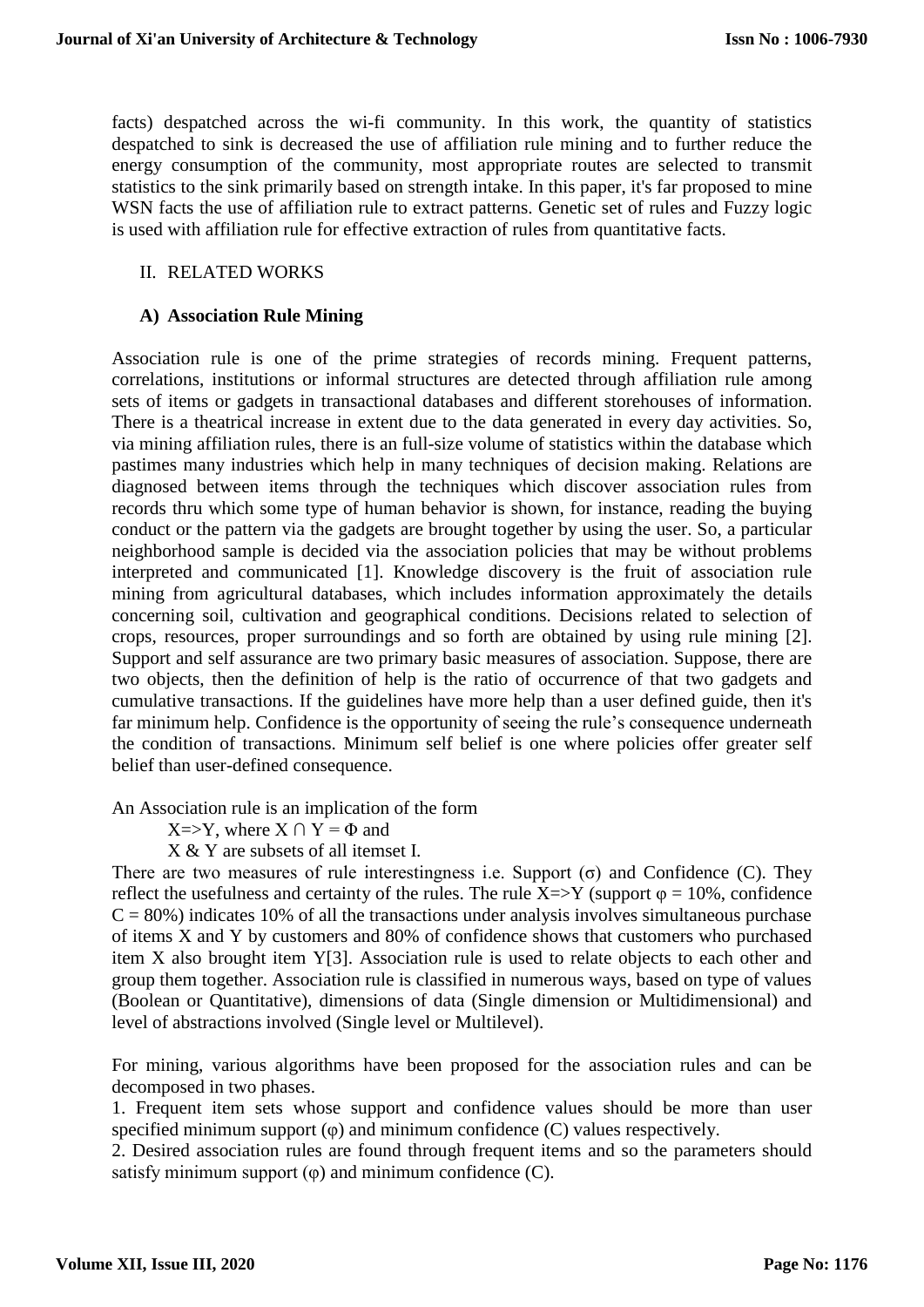With regard to Association rule mining, Apriori set of rules is a massive accomplishment. Until now, it's far one of the most famous rule mining set of rules. Moreover, the belief is that itemset is of lexicographic order. The candidate itemsets are generated by Apriori by means of connecting massive itemsets of previous bypass and the subsets that are small inside the previous bypass are deleted from the database. By considering huge itemsets of the previous pass, reduction in the variety of candidate big itemsets is achieved. Most of the health-related cellular utility based on sports and fitness monitoring. Currently, the survey shows that fast development in healthcare utility and ambient –assisted living solutions [4].This kind of increase in demand and device ends in the notion of context focus to aware social process [5].Moreover, sizeable data's has amassed from a heterogeneous gadget that results in new collective intelligence. Hence customers flip as part of massive urban fantastic organisms [6].Finally, it moves toward the following generation, developments and solution implemented in context-aware technology. For illustrating those, we used sensing infrastructure for smart towns and collective action for crowd sourcing of information.

#### **B) Genetic Algorithms for Mining Association Rules**

A Genetic Algorithm (GA) is implemented to generate balanced and strength efficient facts aggregation spanning bushes for wireless sensor networks. In a statistics amassing round, a single pleasant tree consumes lowest strength from all nodes but assigns extra load to a few sensors. Association rule mining is optimized via Genetic Algorithms (GA). Based on quantitative association policies discovery, a GA chromosome encodes a generalized okayrule, okay being the required length [7]. As association policies with many objects in consequent is used, an index stored by using the primary gene, representing end of an in advance portion. To encode a rule into a chromosome, the antecedent and consequent attributes are taken care of in two-segment in a spiral, ascending order. The ultimate okay genes encode items; every represents a pair of values. The first fee is an attribute's index starting from 1 to a maximum quantity of database attributes, whilst second factors to a gapped c language. A gapped c language is the union of finite base intervals received whilst uniform discretization technique is done over database attributes.[14] Partitioning the categorical attribute domains is senseless as decrease and top bounds coincide.

A base interval is represented via an integer quantity resulting in a gapped interval period in a fixed of integers. Genetic operators implemented to a chromosome area follow: *Selection:* This is achieved through computing fitness price with a random quantity to make sure a chromosome is selected if the product is less than given choice probability (ps). *Crossover:* Selected chromosomes reproduce offspring at a crossover probability (pc) and the operation includes exchanging a gene phase among first and 2nd chromosomes and viceversa, all relying on randomly generated crossover-points.

*Mutation:* Consideration of both mutation probability (pm) and fitness cost, a chromosome is altered so that the border between antecedent and consequent attributes is modified inside the equal rule. An operator selects a gene randomly and changes attribute's index with associated gapped interval. The new gapped interval is a mixture of base intervals which now form a brand new characteristic sub-domain.

Genetic Algorithms are chaotic and non-determinist seek methods, which use real lifestyles models to solve complicated and at instances intractable troubles [8]. It functionality is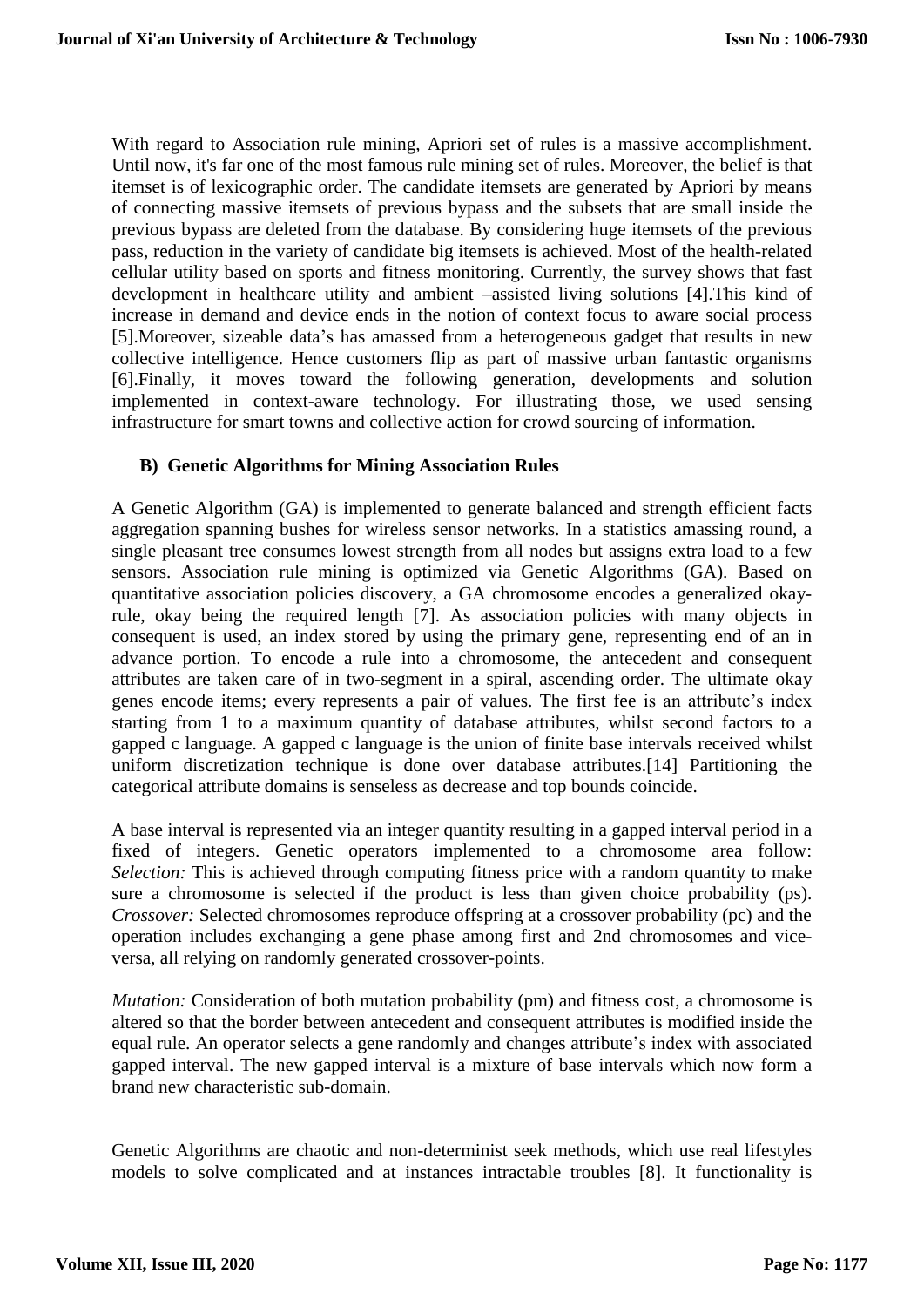primarily based at the Darwin's principle of biological evolution via natural and sexual choice. In fact, these feasible answers are chromosomes. The reasonable solutions are selected after the populace is studied in every iteration under genetic operators. But there are some problems of the genetic algorithm, including the slow convergence rate, premature convergence and sometimes local optimum solution. The value of comparing the path is taken as the fitness value in GA, which contains all constraint conditions in looking optimum path. The element including path length, electricity consumption and the network energy equilibrium should be considered for possible route fitness value. The feasible path fitness function of n nodes is defined as follows:

$$
k(X) = w_d g(X) + w_e h(X) + w_l m(X)
$$

 $w_d$ ,  $w_e$  and  $w_l$  are respectively length, energy consumption and the network energy equilibrium.  $g(X)$  is the path length,  $h(X)$  is energy consumption of path(20), m(X) is consumption of network energy equilibrium, the total length of path is as follows:

$$
g(X)=\Sigma_{i=1}d^2(p_i\;,p_{i+1})
$$

is the distance between the node  $p_i$  and  $p_{i+1}$ . Network energy equilibrium consumption is as follows: A chromosome shows a path of transmitting data, which is divided into feasible path and unfeasible path. Different chromosome consists of different sensor node sequence, so the length of chromosome is variable and it can be showed by two-dimensional array or chain structure. As a result, the energy resources of heavily loaded nodes will be depleted earlier than others. The proposed GA extends network lifetime.

#### **C) Fuzzy Logic System**

A general fuzzy logic system (FLS) structure is shown in Fig.1. The fuzzifier converts crisp input variables X, where X is a set of possible input variables, to fuzzy linguistic variables through application of corresponding membership functions. Zadeh defines linguistic variables as "those whose values are not numbers but words/sentences in natural/artificial language" [9]. An input variable is usually associated with one or more fuzzy sets based on calculated membership degrees.[13] For example, a temperature value can possibly be classified as Low and Medium.



Fig.1.Generic Fuzzy Logic System

Fuzzified values are processed through if–then statements in accordance to a set of predefined guidelines were given from domain expertise. An inference scheme maps enter fuzzy units to output fuzzy units and a defuzzifier computes a crisp end result from the fuzzy units output the usage of the rules. Control moves are based at the crisp output cost. The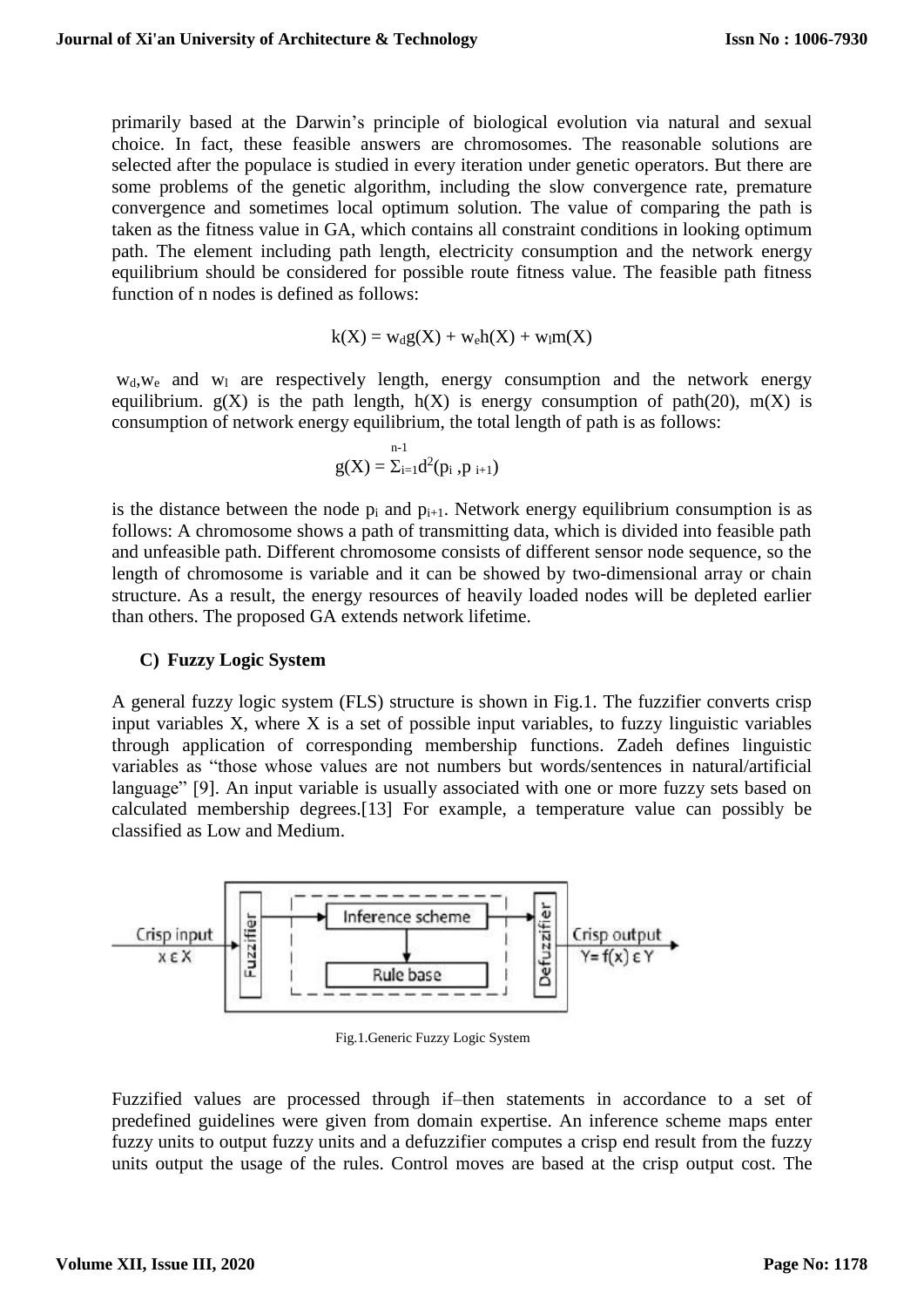classified steps are referred to be Fuzzification, Choice making and Defuzzification.

Fuzzification: The fuzzifier converts crisp values into club degrees via membership feature applications. Membership characteristic determines the association between unique linguistic values. Membership capabilities have numerous shapes and some regularly used shapes are triangular, trapezoidal, and Gaussian. Membership features are defined either via relying on domain expertise or via software of numerous learning techniques like neural networks [10], [11] and genetic algorithms [12].

Decision making: A rule-base contains of a hard and fast of linguistic statements referred to as guidelines that are of the shape IF premise, THEN consequent in which premise consists of fuzzy enter variables linked with the aid of logical functions (e.G., AND, OR, NOT) with the consequent being a fuzzy output variable. The rule-base is generated as a massive set of each feasible value-aggregate for input linguistic variables constituting the premise. Similar to definitions of club capabilities, rule-base is derived from both domain understanding or through use of system learning strategies.

Defuzzification: Executing policies in rule-bases generates multipleshapes that represent modified membership features. Common defuzzifiers are middle of gravity, center of singleton, and most strategies [13]: The middle of gravity approach receives a centroid shape by way of superimposing shapes as a result of rule software. The defuzzifier output is the xcoordinate of this centroid.

The defuzzification method is simplified when middle of singleton manner is used, as each rule membership characteristic is defuzzified separately. Each club function is reduced to a singleton representing the center of gravity characteristic. The simplification is done via singletons being determined during machine design.[16] The centre of singleton approach approximates center of gravity approach. The class of most strategies determines the output through selecting a membership characteristic with a maximum fee. If the most is a range, then lower, upper, or the middle price is taken into consideration for output price based totally at the technique. With these methods, rule with maximum hobby determines output cost always. As the class of most methods indicates discontinuous output on non-stop input; these strategies are unsuitable to be used in controllers.

#### **III.METHODOLOGY**

The data sets collected from various sensors at different time slot have included in the proposed system. The sensor data derived from the data sets were collected from 54 sensor node with epoch duration of 31 seconds. The sensors collected time stamped topology information containing temperature, light, humidity and voltage readings. The dataset consist of 2.3 million epoch readings collected from all sensors. The data is represented as shown in Table 1.

| Date  | Time  | Epoch | Moteid | $\mathbf{r}$<br>remp | Humidity | Light | Voltage |
|-------|-------|-------|--------|----------------------|----------|-------|---------|
| Yyyy- | hh:mm | 1nt   | 1nt    | real                 | real     | real  | real    |
| mm-dd | :SS.  |       |        |                      |          |       |         |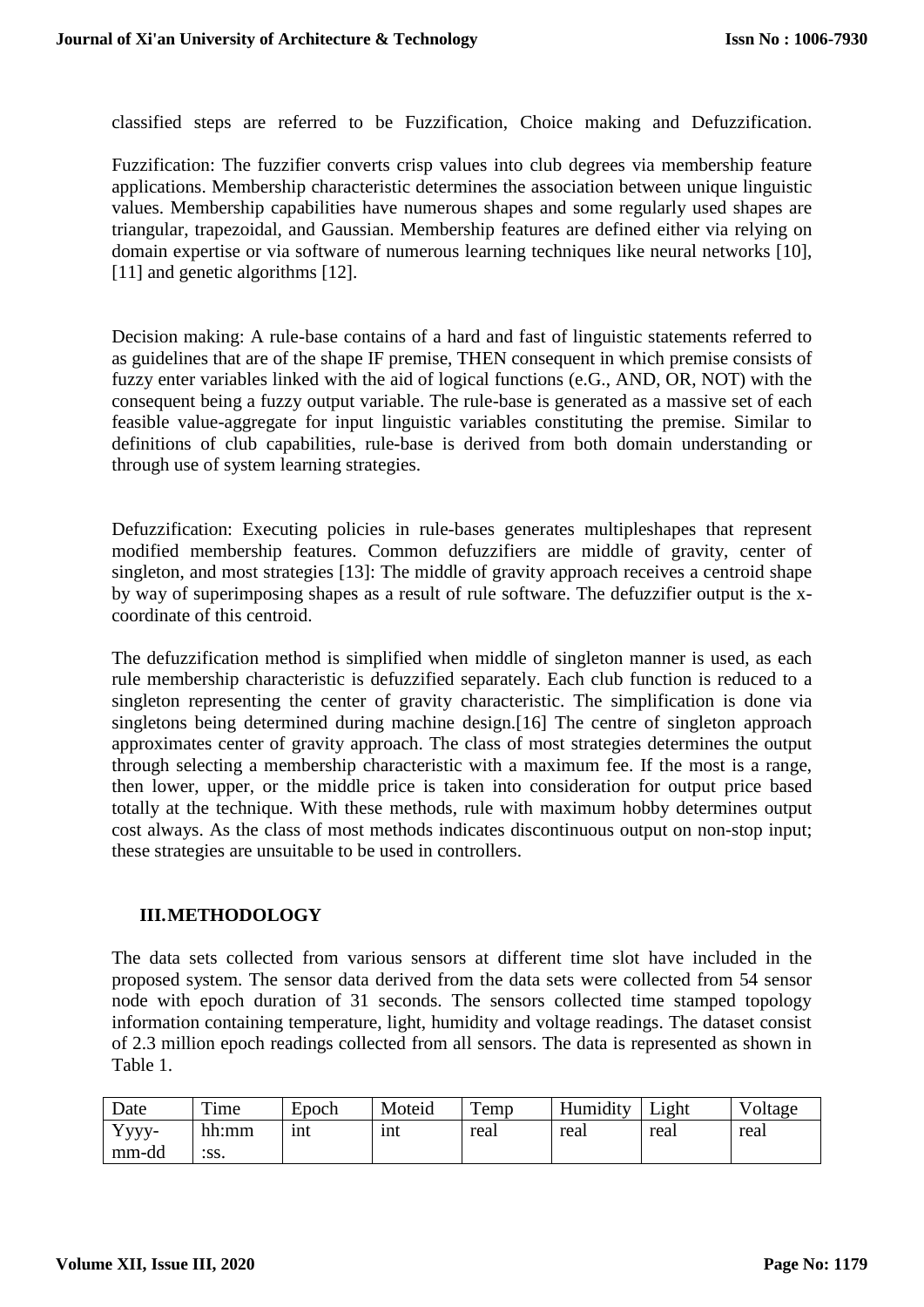#### *Health Routes To Users*

Most of the people take a part of character lifestyle due to medical recommendations based totally at the incidence of fitness issues. Hence, this activity normally closer to extra emotions and few facts. Mostly this approach applies to the human beings for selecting activities like sports, exercise but they do no longer have right guidance to comply with and perform it. For example, walking can be extra useful for a person to decide the area to play it. Most of the humans used to decide on it based on distance and weather. Some avoided elements while walking like air pollution, crown density; it is able to result in chronic disorder for human beings. For fixing this kind of issues, our method affords realtime constraints and data from diverse sources particularly real-time facts from clever city infrastructure, usage of routes for humans based on fitness circumstance.

The device has some capabilities like

a. It used to select routes primarily based on best-suit of user's requirement and preferences.

b. Users can follow with smartphones.

c. The System will offer both dynamic and collaborative in following the real-time

modification. It consequence relies upon on variable monitoring by way of town sensor

d. Users perform in sensor that offers records and experience to the systems.

e. The user can also inform the system concerning the unexpected circumstance that can also have an effect on other users.

f. The user can show new routes, to enhance the machine.

The schedule of data aggregation tree is created at the base station using E-Span and LPT algorithm. Two sets of experiments are conducted. The simulation parameters for the sensor network are as follows: a) network deployment areas are 50×50 and 100m×100m, b) initial energy of each sensor node is 1 Joule, c) sensor nodes are randomly deployed in the given area, d) each tree is used for 10 rounds, e) each experiment is conducted for 3 simulation scenarios and the average is used for documentation, f)base station is located at the center of the sensor network, g) MAC layer, 802.11, is used in simulation. Table. 2 gives the simulation parameters.

## **SIMULATION PARAMETERS**

| <b>Parameter</b>      | <b>Remarks</b>                        |  |  |
|-----------------------|---------------------------------------|--|--|
| Network Area          | $50\times50$ m2 and $100\times100$ m2 |  |  |
| Number<br>οf          | 25, 50 and 75                         |  |  |
| nodes                 |                                       |  |  |
| station<br>Base       | a) at the center of network           |  |  |
| location              | field, and b) outside                 |  |  |
|                       | network field at the                  |  |  |
|                       | distance of 100 m.                    |  |  |
| data<br>packet        | It is assumed that each               |  |  |
| length                | sensor generates fixed                |  |  |
|                       | length data packet of size            |  |  |
|                       | 1000 bits.                            |  |  |
| <b>Initial Energy</b> | Each sensor is initialized            |  |  |
|                       | with 1 J                              |  |  |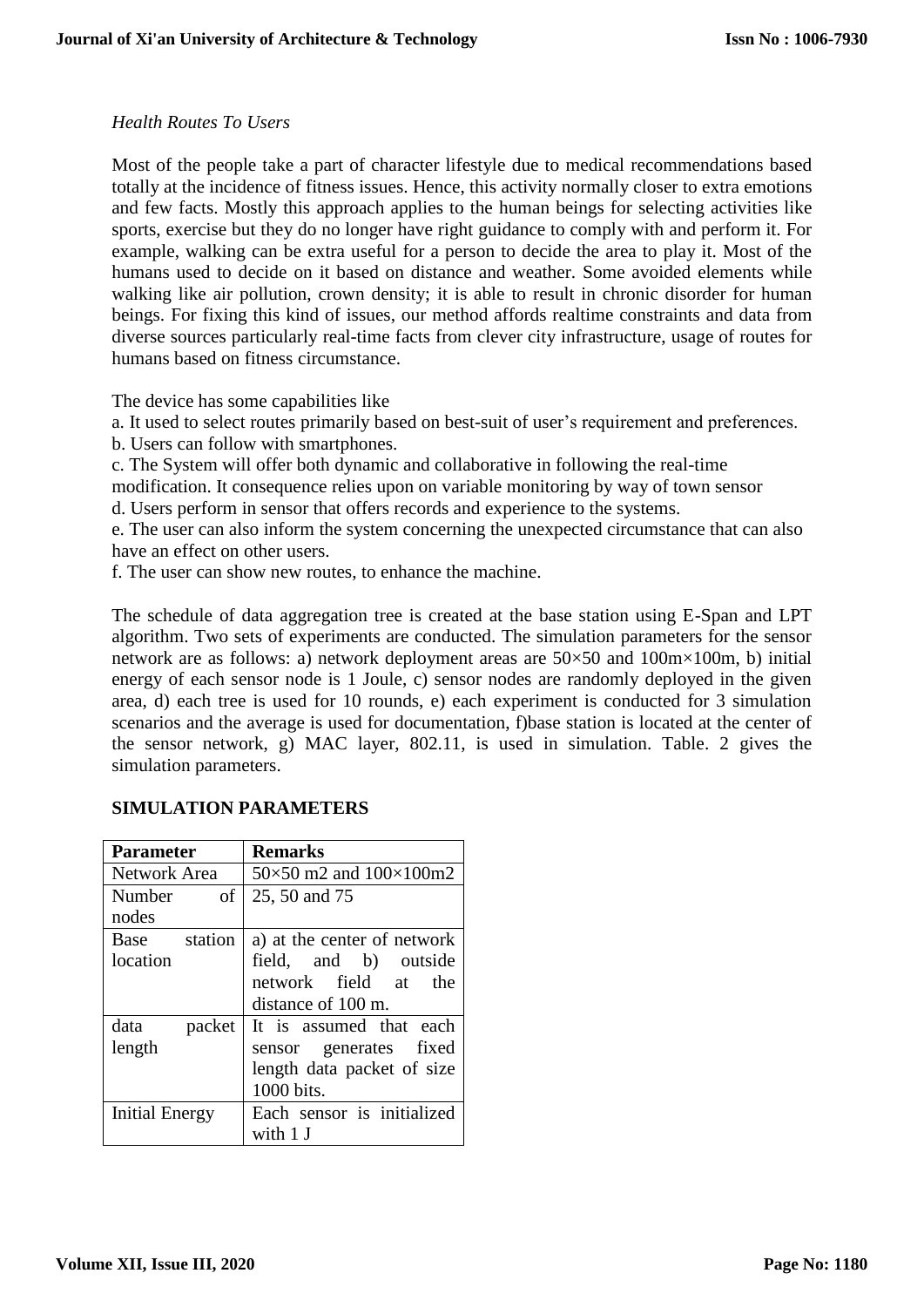In this study, the amount of data sent to sink is reduced using association rule mining and to further reduce the energy consumption of the network, optimal routes are chosen to transmit data to the sink based on energy consumption. The proposed method is able to discover the associations to make predictive analysis such as node failure, asymmetric links. The rules found forms the basis for coding solutions in the proposed Genetic Algorithm. Intel lab sensor dataset is used for evaluating the proposed work.

## IV. RESULTS AND DISCUSSION

Table 3 tabulates the results of Rule support analysis, and Rule confidence analysis.

| Number of      | Support of | Confidence of |
|----------------|------------|---------------|
| rules          | rules      | rules %       |
|                |            |               |
| $\overline{0}$ | 5500       | 95            |
| $\overline{5}$ | 5300       | 90            |
| 10             | 5000       | 86            |
| 15             | 4800       | 82            |
|                |            |               |
| 20             | 4400       | 78            |
| 25             | 4000       | 74            |
| 30             | 3600       | 70            |
| 35             | 3200       | 68            |
|                |            |               |
| 40             | 3000       | 65            |
| 45             | 2400       | 60            |
| 50             | 2000       | 55            |

Figure 2 reveals rule confidence analysis for obtained rules. Rules number obtained for confidence of 90% is around 20 higher than when only a genetic algorithm is used. The obtained rules number increases proportionally with decrease in confidence.



Fig 2. Rule Support Analysis

Similarly, Figure 3 shows rule support analysis performing better than a genetic algorithm. The proposed fuzzy genetic algorithm shows improved performance.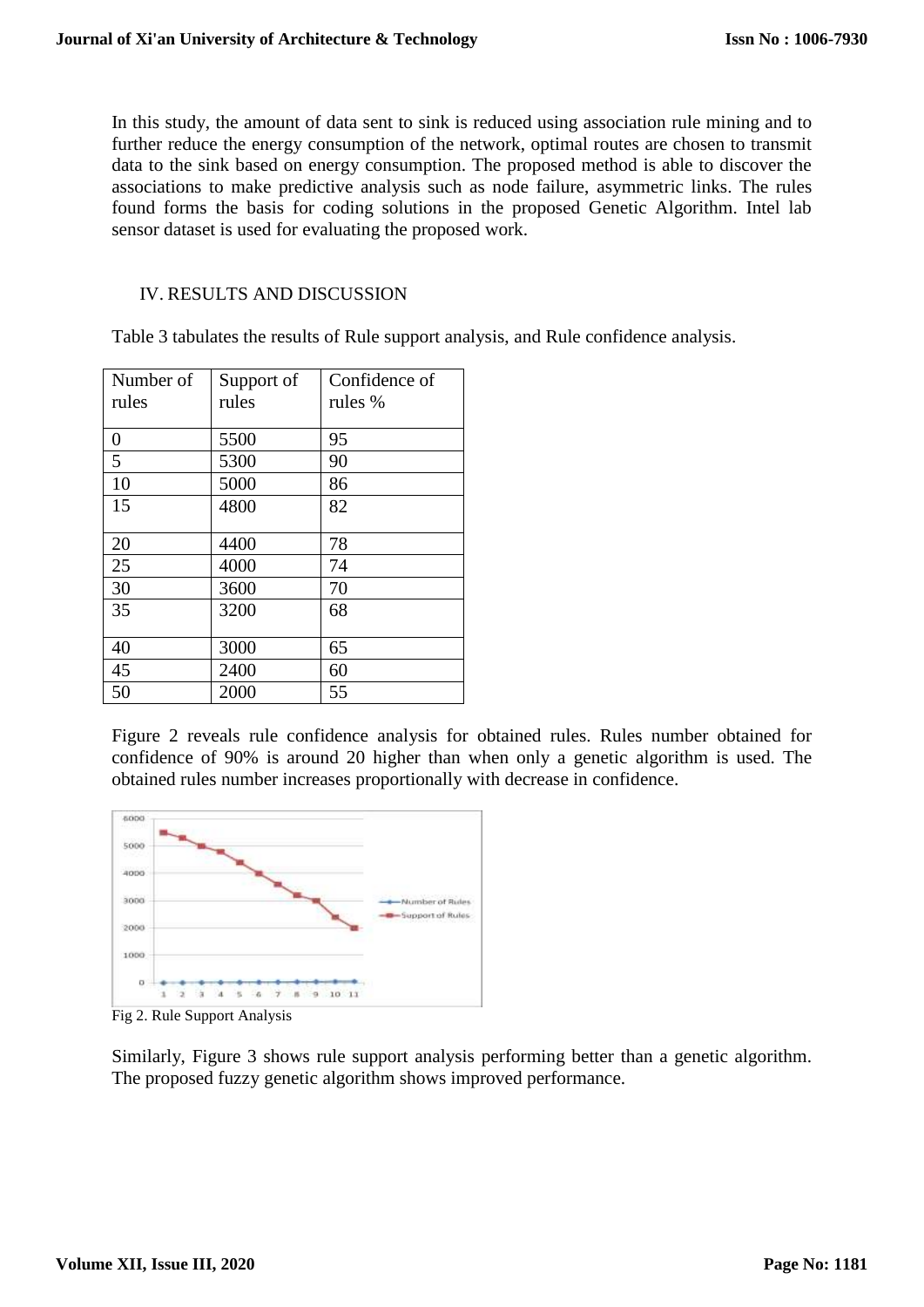

Fig 3. Rule Confidence Analysis

### V. CONCLUSION

In this paper, the proposed work to extract pattern from WSN data using association rule mining. Genetic algorithm and Fuzzy logic is used along with association rule for effective extraction of rules from quantitative data. The proposed method uses INTEL dataset for evaluation. Fuzzy logic and Genetic algorithm is used with association rule for effective extraction of rules. Experimental results show that the proposed fuzzy genetic algorithm method is effective in concurrence with Association rule mining. The results that have obtained are encouraging for further extension of the system, by creating a network of sensors so that more information can be obtained by considering and complementing the recent system with semantic technologies for enhancing the data for more diversified and highly accurate predictions.

## **REFERENCES**

[1] CERÓN-RIOS, G., LÓPEZ, D. M., & Blobel, B. (2017, May). Architecture and User-Context Models of CoCare: A Context-Aware Mobile Recommender System for Health Promotion. In PHealth 2017: Proceedings of the 14th International Conference on Wearable Micro and Nano Technologies for Personalized Health 14–16 May 2017 Eindhoven, The Netherlands (Vol. 237, p. 140). IOS Press.

[2] Kaur, E., & Haghighi, P. D. (2016, November). A Context-Aware Usability Model for Mobile Health Applications. In Proceedings of the 14th International Conference on Advances in Mobile Computing and Multi-Media (pp. 181-189). ACM.

[3] Bogdanović, D., & Lazarević, K. (2014). Early Warning System and Adaptation Advice to Reduce Human Health Consequences of Extreme Weather Conditions and Air Pollution. In Handbook of Research on

Democratic Strategies and Citizen-Centered E-Government Services. IGI Global.

[4] Rashidi, P., & Mihailidis, A. (2013). A survey on ambient-assisted living tools for older adults. IEEE Journal of biomedical and health informatics, 17(3), 579-590.

[5] Lukowicz, P., Pentland, S., & Ferscha, A. (2012). From context awareness to socially aware computing. IEEE pervasive computing, 11(1), 32-41.

[6] Zambonelli, F. (2012). Toward sociotechnical urban superorganisms. Computer, 45(8), 76-78.

[7] Mata, J., Alvarez, J., Riquelme, J.: An Evolutionary Algorithm to Discover Numeric Association Rules, ACM Symposium on Applied Computing, Madrid, Spain, March 2002.

[8] Maraiya, K., Kant, K. and Gupta, N. "Wireless Sensor Network: A Review on Data Aggregation", International Journal of Scientific and Engineering Research, Vol. 2, No. 4, pp. 1-6, 2011.

[9] L.A. Zadeh, Outline of a new approach to the analysis of complex systems and decision processes, IEEE Trans. Syst Man Cybernet. SMC 3 (1) (1973) 28–44.

[10] S.-i. Horikawa, T. Furuhashi, Y. Uchikawa, On fuzzy modeling using fuzzy neural networks with the backpropagation algorithm, IEEE Trans. Neural Networks 3 (5) (1992) 801–806.

[11] J.-S.R. Jang, Self-learning fuzzy controllers based on temporal backpropagation, IEEE Trans. Neural Networks 3 (5) (1992) 714–723.

[12] Arslan, M. Kaya, Determination of fuzzy logic membership functions using genetic algorithms, Fuzzy Sets Syst. 118 (2) (2001) 297–306.